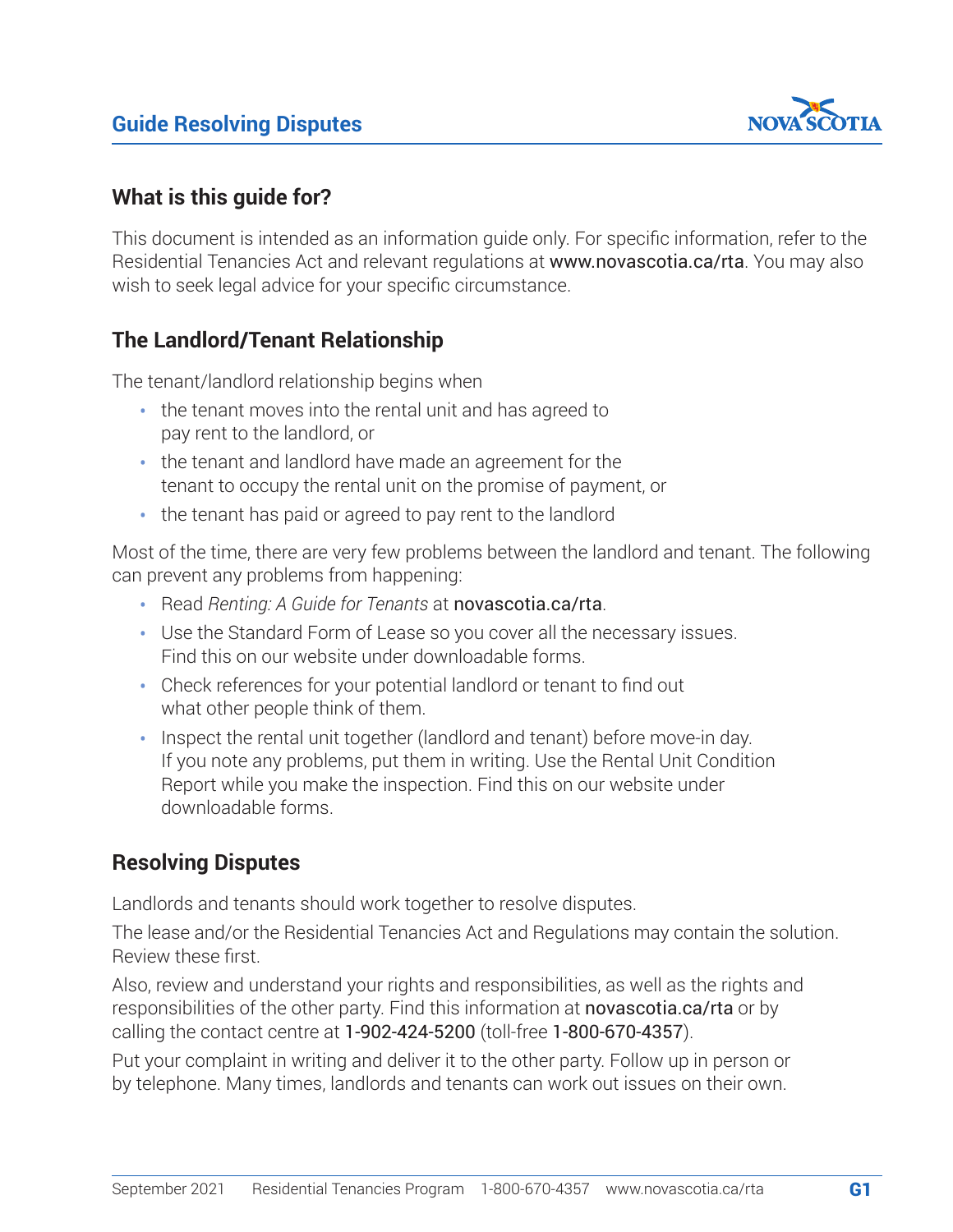

# **How to Get Help**

When landlords and tenants can't resolve disputes on their own, they can apply to the Director of the Residential Tenancies Program for mediation or a hearing.

Before you apply, ask yourself

- have you made every effort to resolve the problem together?
- is it really a landlord/tenant problem?
- do you have enough evidence to back up your complaint?
- can you find and serve papers on the other party?

### **How to make an Application to Director:**

### **Step 1 Complete and Submit an Application to Director to Resolve Dispute Between Landlord and Tenant Form**

You can apply online at [https://beta.novascotia.ca/application-director-resolve](https://beta.novascotia.ca/application-director-resolve-dispute-between-landlord-and-tenant-form-j)[dispute-between-landlord-and-tenant-form-j](https://beta.novascotia.ca/application-director-resolve-dispute-between-landlord-and-tenant-form-j)

If you're unable to apply online, you can use Form J: Application to Director (PDF [328 kB\)](https://beta.novascotia.ca/sites/default/files/documents/2-419/form-j-application-director-en.pdf) or call 1-800-670-4357. Take your completed application to Access Nova Scotia or drop it off with your [Application Drop-off Payment Form](https://beta.novascotia.ca/application-drop-payment-form-residential-tenancies).

An application fee must be paid to complete the application process.

You may be eligible to have the fee waived if

- you receive the Guaranteed Income Supplement, Income Assistance, or Family Benefits
- you believe your financial circumstance makes it difficult to pay the fee

For more information on the fee waiver process, visit [https://beta.novascotia.ca/](https://beta.novascotia.ca/apply-waive-fee-application-director-residential-tenancies) [apply-waive-fee-application-director-residential-tenancies](https://beta.novascotia.ca/apply-waive-fee-application-director-residential-tenancies).

Your Application to Director will be assigned to a Residential Tenancy Officer who will oversee the mediation and/or the hearing process.

### **Step 2 Serve the Other Party and Prove That You Did So**

You must serve the other party (or parties) you filed against with a copy of the Notice of Hearing, Application, and the Hearing Information Sheet. You will be given copies of these when you apply.

You will also be given a Certificate of Service which you must complete after serving the other party or parties. This certificate and any required receipt(s) prove you served the other parties.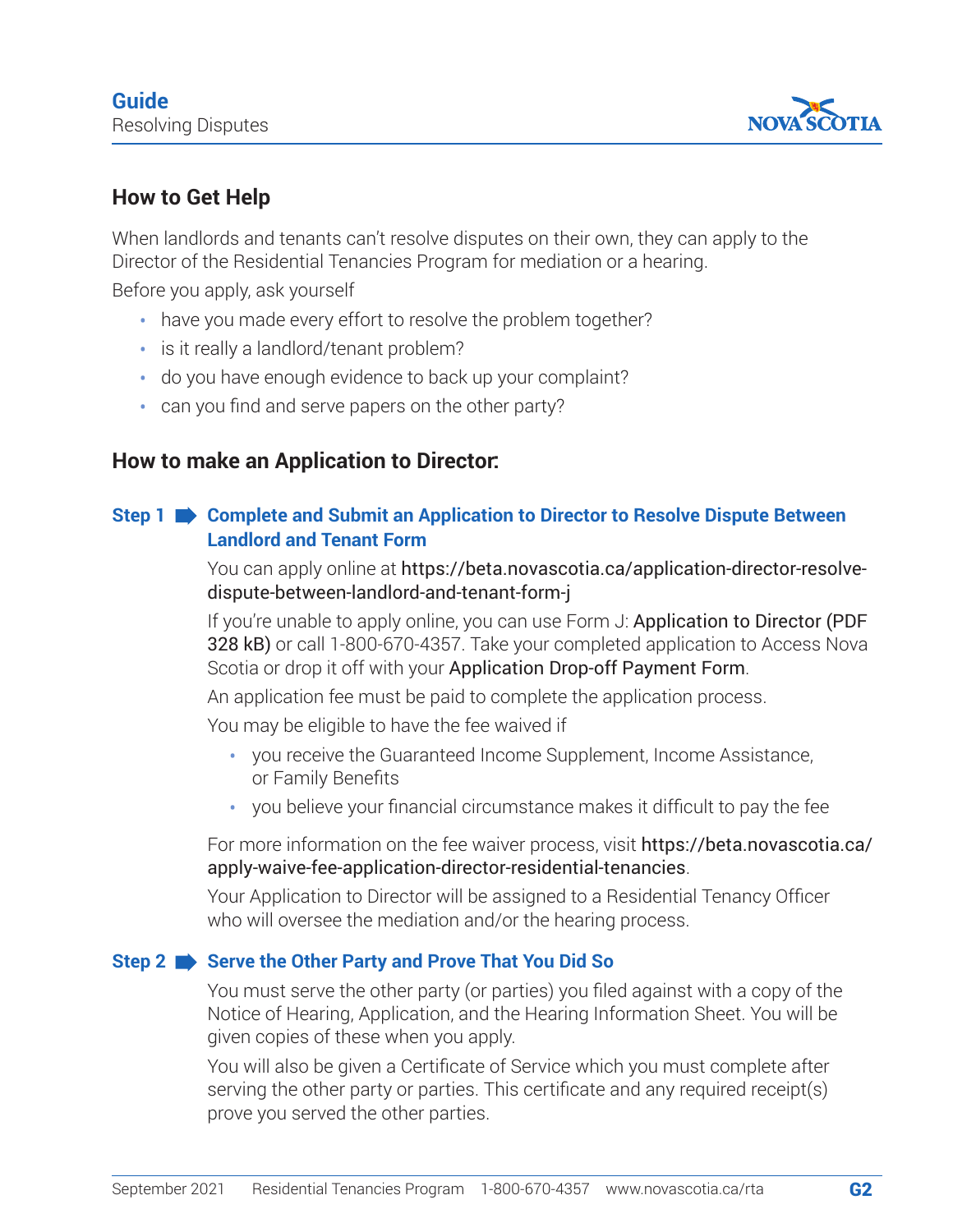

If sending documents by prepaid mail, express post, or courier service

- A copy of evidence (generally receipts) that provides proof of payment, date sent, and a complete delivery address must be included when submitting the Certificate of Service to the program.
- The complete delivery address, i.e., street number, street name, apartment, city or town, province, and postal code, must match the address on the Certificate of Service.

If sending documents by electronic service (email) a copy of the email showing the date and time it was sent must be included when submitting the Certificate of Service to the program.

You must return the Certificate of Service to the Residential Tenancies Program within seven days of making the application. The application may be closed if the certificate and supporting documents (if applicable) are not returned within seven days.

If you wish to have the same matter resolved, you can file a new application if one year has not passed from the time the tenancy has ended. If you refile your application, you will have to pay the fee.

Mediation can begin after the Certificate of Service has been completed and returned to the Residential Tenancies Program by contacting the assigned Residential Tenancy Officer.

Additional information can be found in our Service of Documents and Unreturned Certificate of Service policies at [https://beta.novascotia.ca/documents/](https://beta.novascotia.ca/documents/residential-tenancy-policies) [residential-tenancy-policies](https://beta.novascotia.ca/documents/residential-tenancy-policies)

### **Notes for the respondent:**

If you are served with an Application to Director, you must carefully review the documentation. The application you receive contains information about the problem and what the other party wants. There is also an information sheet that explains the hearing process.

If you do not participate in the hearing, the officer may proceed in your absence and issue an order. If you are unable to participate, you have two choices:

- Make a request in writing that the officer reschedule the hearing to a different day or time. Your request may or may not be granted.
- Appoint someone to participate in the hearing on your behalf. If you appoint someone, you must authorize them in writing to represent you. Your authorization must be forwarded to the Residential Tenancy Officer prior to the hearing.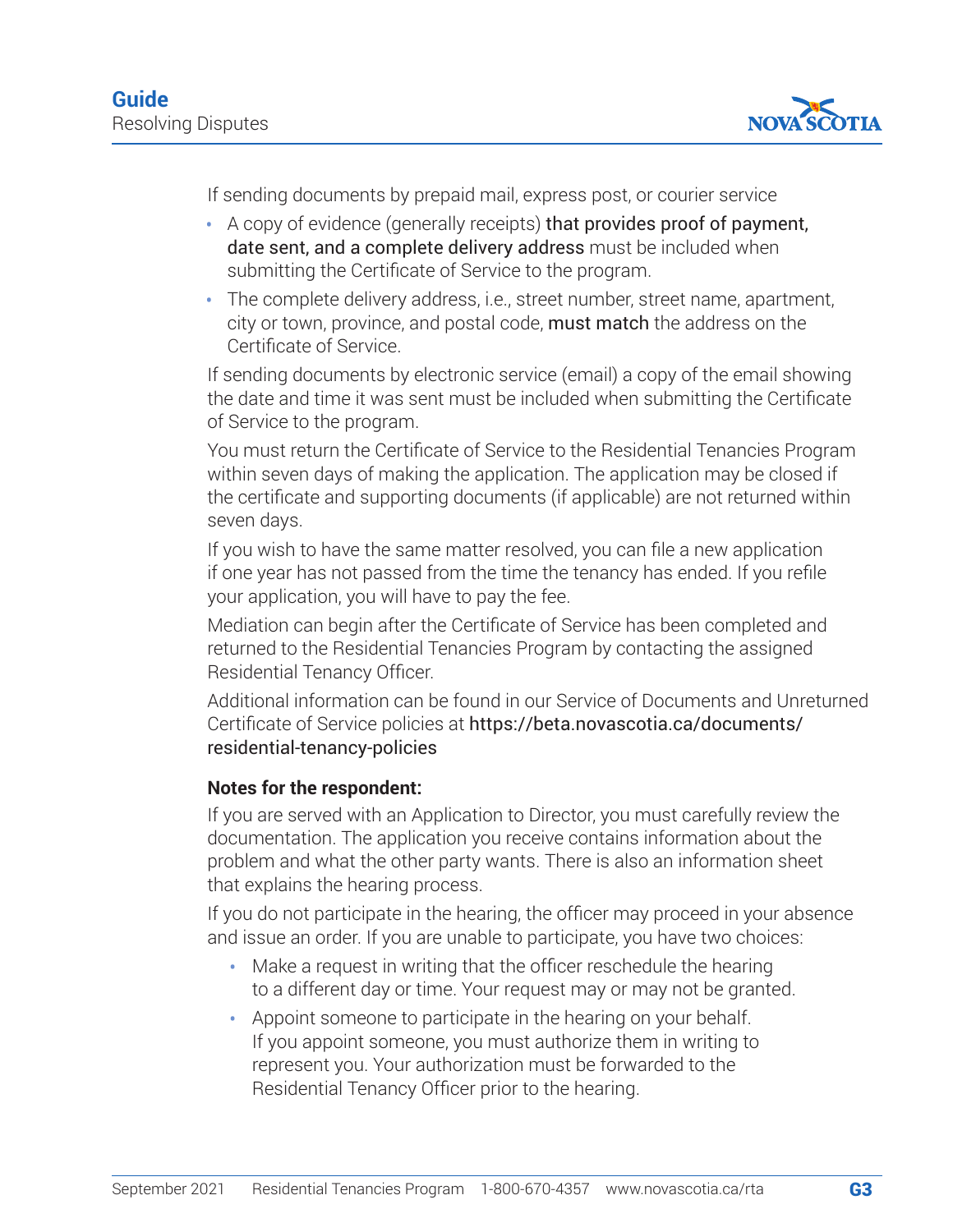

You also have the right to submit a counterclaim application to have your own issues addressed. This will be heard at the same time as the original hearing. To submit a counterclaim, you must file your own Application to Director within seven days of receiving your Notice of Hearing. The counterclaim must be processed and served before the scheduled hearing so it can be heard at the same time as the original application.

### **Step 3 Mediation**

Mediation is a confidential process where the Residential Tenancy Officer acts as a neutral third party to help tenants and landlords come to an agreement with each other. Mediated solutions are usually preferable because both sides can potentially achieve their goals without having a hearing.

During the process, the mediator

- focuses on helping the landlord and tenant solve the problem
- oversees the discussion, identifies common ground, and helps the landlord and tenant look at possible solutions
- makes sure the agreement is allowed under the Residential Tenancies Act
- keeps discussion going

The mediator does not

- decide who is right or wrong during mediation
- solve the problem
- offer legal advice
- judge quilt or innocence
- take sides

Mediation can take place in advance of the hearing, or just before the hearing. Both parties must have been served with a Notice of Hearing and be interested in mediation before it can take place. If one of the two parties is not interested in it, the dispute goes directly to a hearing.

Once a mediated agreement is reached, it is legally binding. If one of the parties defaults on the agreement, the terms of the agreement can be turned into an Order of the Director.

To do this, the party

- completes a Convert Mediated Settlement into Order of the Director: Form DR3
- files it with the director
- sends a copy to the other party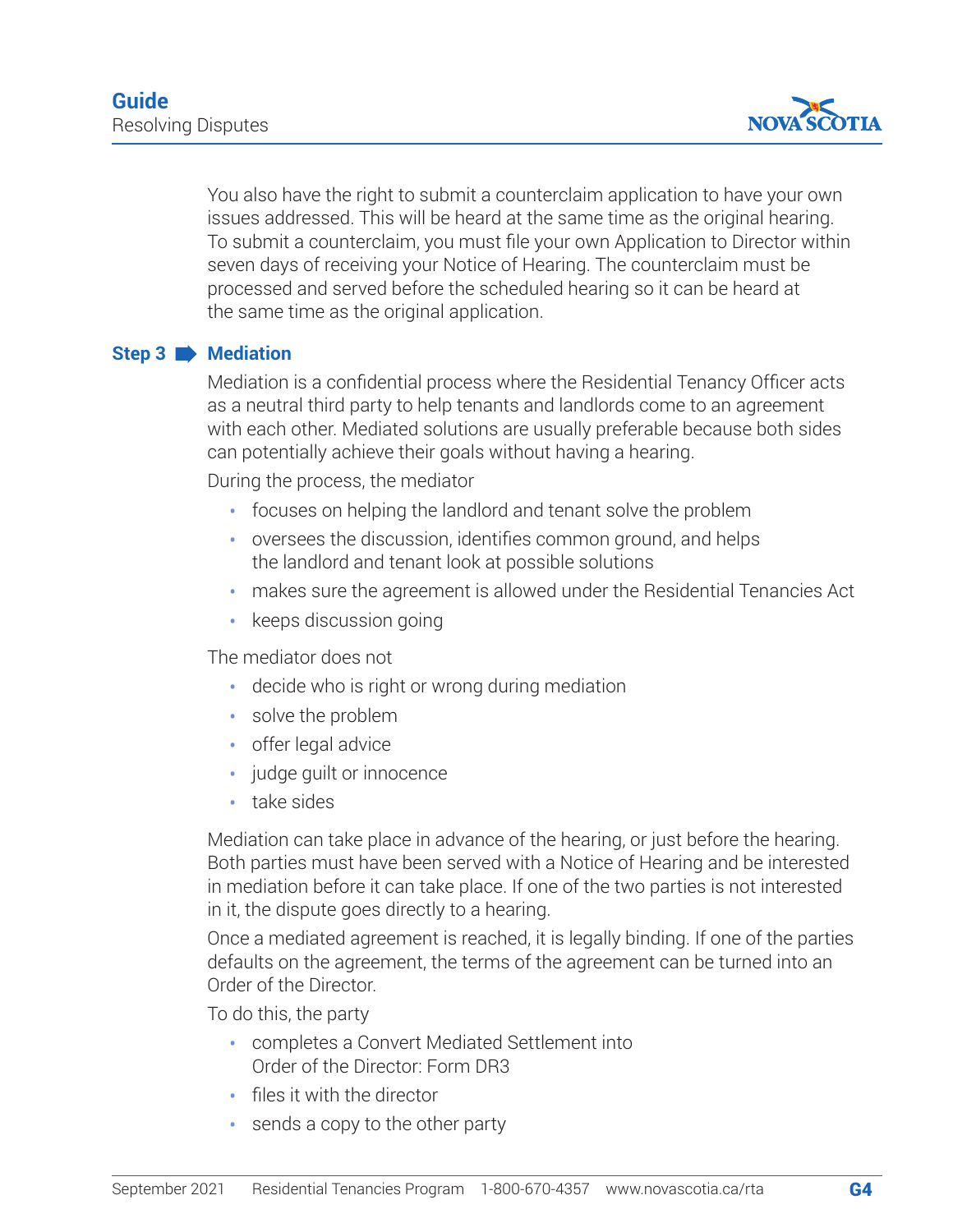

Once the mediated settlement is turned into an Order of the Director, it can then be converted into a small claims court order, which can be enforced as any other court order.

If a mediated settlement cannot be reached, the officer will hold a hearing.

#### **Step 4 Hearing**

A hearing is scheduled when the Application to Director is filed. A hearing will not go forward if the parties (landlord and tenant) resolve the dispute on their own or a mediated settlement is reached.

The Residential Tenancy Officer conducts hearings by telephone using a tollfree number. The toll-free number and conference code are assigned when the application is made. Hearings are less formal than regular court procedures.

To prepare for a hearing:

- Arrange for any necessary witnesses to participate in the hearing.
- Gather important papers, documents, and other evidence, such as leases, letters, sworn statements, receipts, photographs, or invoices, etc., to submit.

The evidence you submit should be relevant, reliable, and in a legible format.

- Relevant evidence relates directly to the issues identified in the Application to Director.
- Reliable evidence is an accurate representation of events that has not been distorted.
- Legible evidence should be readable, clear, and easy to understand.

You must submit your evidence to all parties named in the Application to Director and to the Residential Tenancies Program at least five days before the hearing. Evidence will not be accepted after the hearing.

Find more information about how to submit evidence, and what types of evidence are admissible, read the Evidence Policy found at [https://beta.novascotia.ca/](https://beta.novascotia.ca/documents/residential-tenancy-policies) [documents/residential-tenancy-policies](https://beta.novascotia.ca/documents/residential-tenancy-policies).

Hearings are usually scheduled for an hour; therefore, it is important to introduce evidence thoroughly but briefly.

Tips:

- Have notes ready about how you will make your case and the order in which you will present evidence.
- Don't repeat statements already made.
- Make all necessary points in the initial presentation of your evidence.
- Don't have multiple documents or photographs that are essentially the same.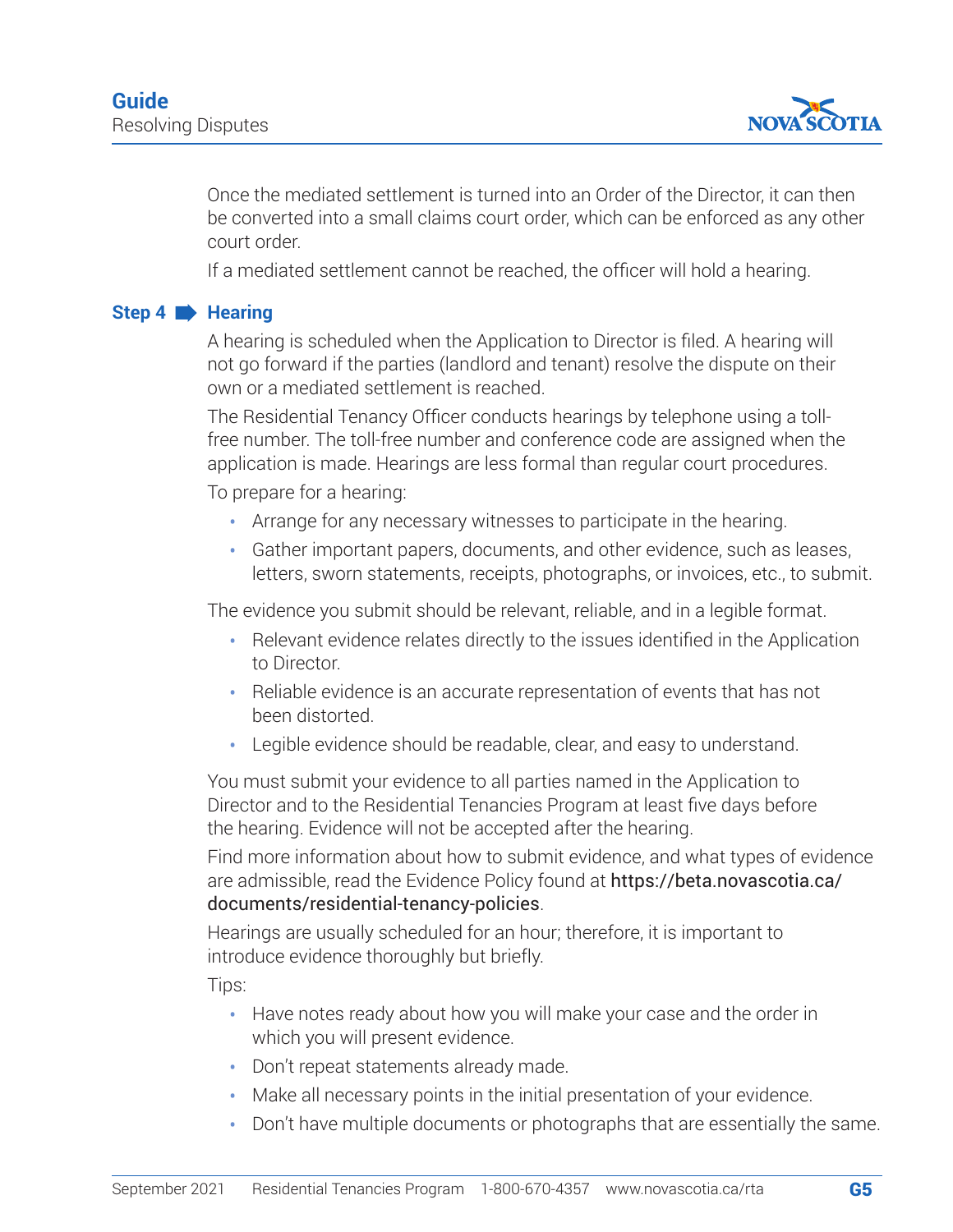

The hearing generally proceeds like this:

- **1** The parties presenting information are affirmed. All testimony is taken under oath or is affirmed to.
- **2** The person who filed the application (the applicant) normally presents their previously submitted evidence first.
- **3** The respondent is given the opportunity to ask questions about the applicant's information.
- **4** The respondent then presents their previously submitted evidence.
- **5** The applicant is given the opportunity to ask questions about the respondent's information.

The officer maintains control during the proceeding. You need to direct all information and questions to the officer. You can't speak directly to the other party.

If the respondent attends the hearing but the applicant does not attend or send someone to attend in their place, the Residential Tenancy Officer issues an order dismissing the application for want of prosecution.

If the applicant attends the hearing but the respondent does not, the Residential Tenancy Officer checks to make sure the respondent has been served with a copy of the Application to Director. If the respondent has been served and does not attend the hearing, or has someone attend in their place, the officer continues with the hearing. The officer hears the evidence presented by the applicant and makes a decision.

If neither party shows up for the hearing, and the respondent was not served, the officer closes the application and does not issue a decision. If neither party shows and a Certificate of Service or an Affidavit of Service has been submitted by the applicant, the officer will issue an order dismissing the case for want of prosecution.

## **Order of the Director**

The Residential Tenancy Officer who hears the Application to Director prepares an Order of the Director (decision) based on evidence presented at the hearing. The officer completes the order (decision) within 14 days of the date of the hearing.

This order can only address issues contained in the original Application to Director. For instance, an applicant cannot decide at the hearing that they are seeking a larger amount of money than is recorded on the Application to Director.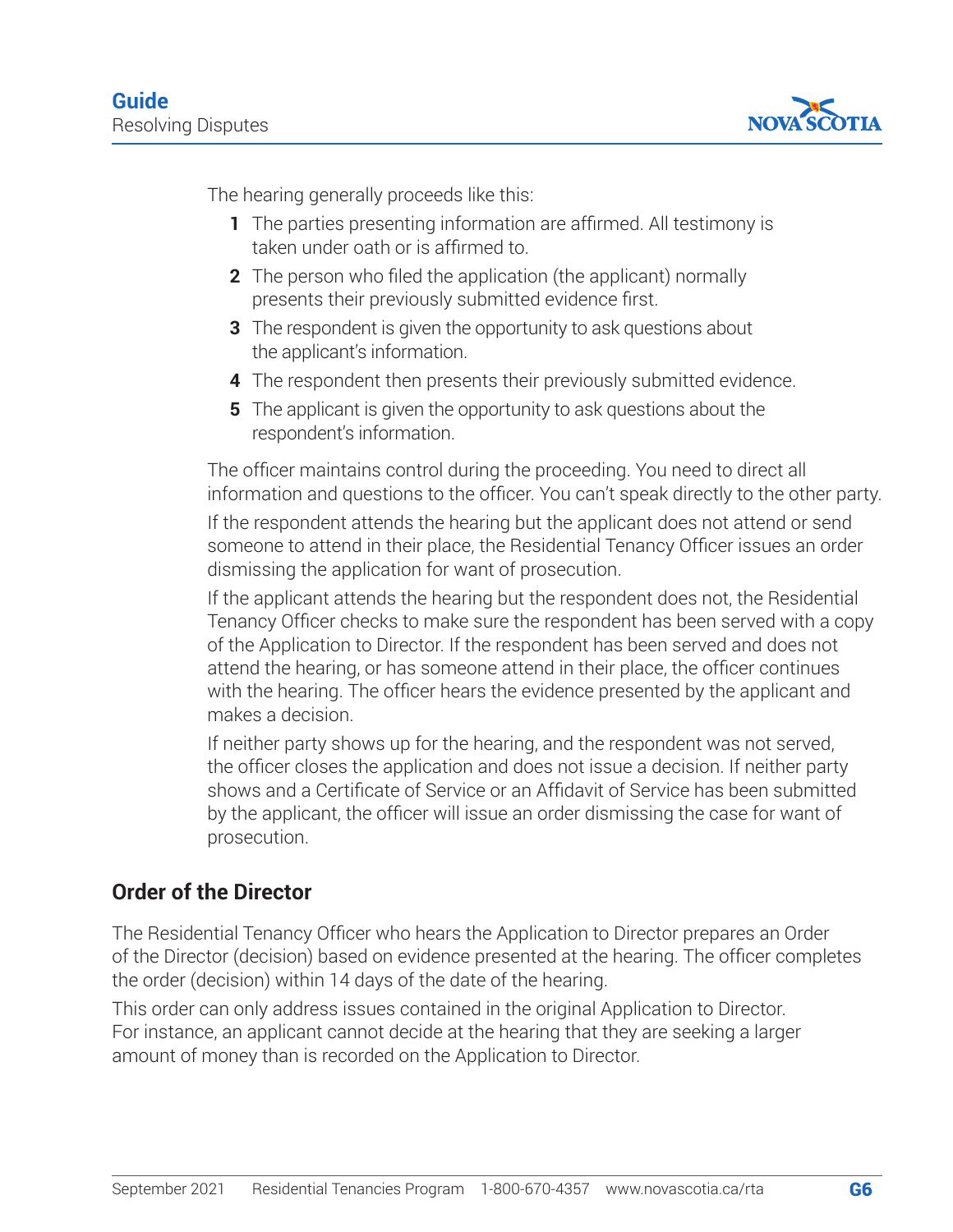

Decisions can be mailed, emailed, or picked up at an Access Nova Scotia location. After you have reviewed the decision you will have two choices.

- **1** If you were not successful, you can
	- accept the decision and take any action you are ordered to take
	- appeal the decision to small claims court within 10 days if you disagree with it (see below for more details)
- **2** If you were successful, you can
	- enforce the decision after the appeal period has passed
	- appeal to small claims court within 10 days if you feel the decision did not meet all your needs (see below for more details)

To meet the requirements of an Order of the Director, you can contact the other party to carry out the terms of the order.

## **How to Enforce the Decision**

If no appeal has been filed within 10 days of the Order of the Director being issued, you may wish to have the order enforced. You can

- request the Order of the Director be made an Order of the Small Claims Court. This request goes to the Residential Tenancy Officer, and there is no charge for this.
- inform the small claims court what enforcement actions are necessary. You can do this by contacting small claims court directly.

Depending on the issue, you may need an Execution Order, a Certificate of Judgment, or an Order for Vacant Possession. These orders will be issued by the small claims court. There are fees for some services provided by the sheriff's office.

You can find information about small claims court online at [http://www.courts.ns.ca/Small\\_](https://www.courts.ns.ca/Small_%20Claims_Court/NSSCC_home.htm) [Claims\\_Court/NSSCC\\_home.htm](https://www.courts.ns.ca/Small_%20Claims_Court/NSSCC_home.htm)

## **How to Appeal the Decision**

Each party has 10 days from the date of the Order of the Director to file an appeal with small claims court. An appeal results in a new hearing at small claims court.

You must file your appeal with the small claims court that serves the area where the rental unit is located. To find a small claims court office in your area, visit [http://www.courts.ns.ca/](https://www.courts.ns.ca/Courthouse_Locations/Courthouse_Locations_Map.htm) [Courthouse\\_Locations/Courthouse\\_Locations\\_Map.htm](https://www.courts.ns.ca/Courthouse_Locations/Courthouse_Locations_Map.htm)